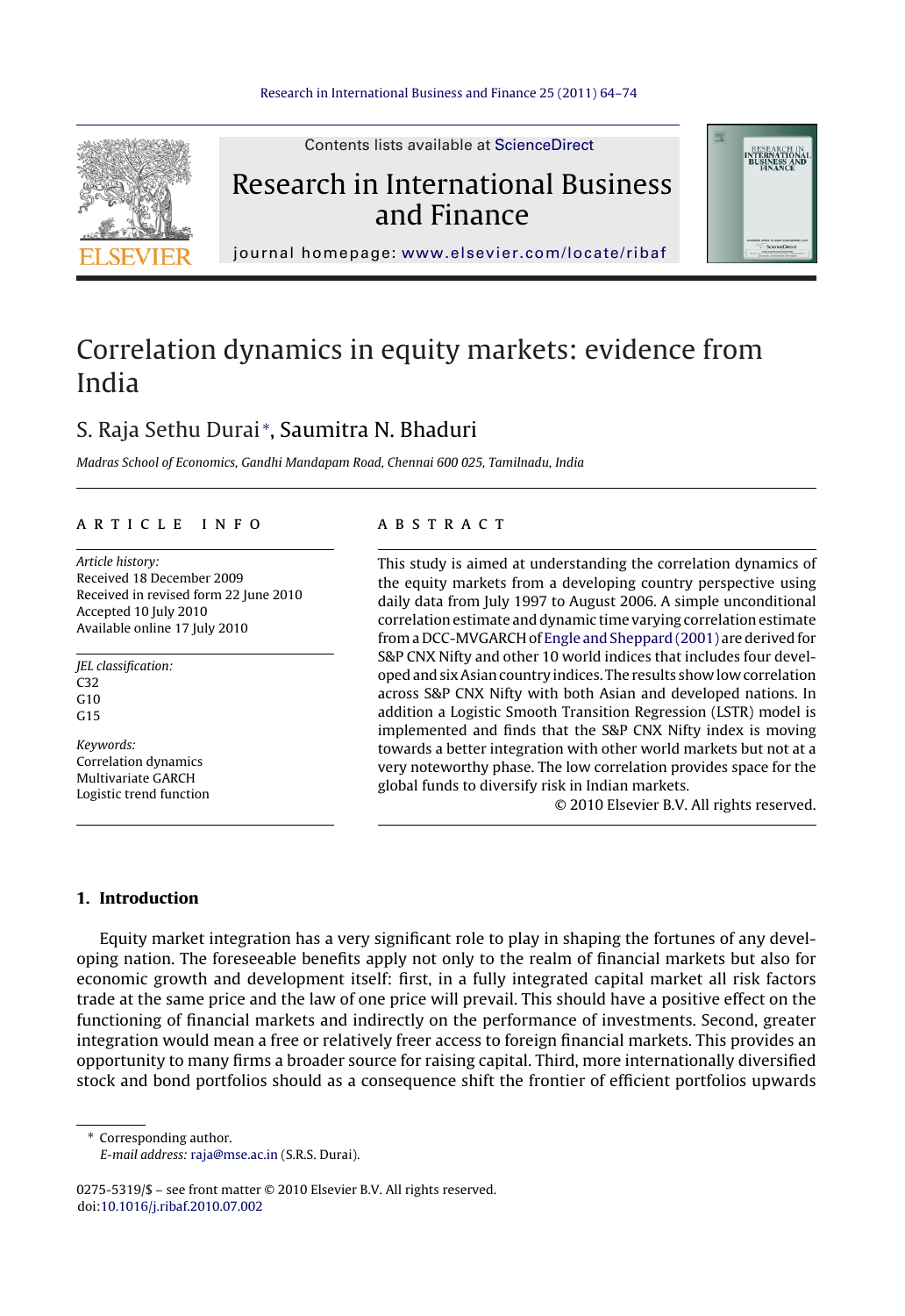and therefore for each given risk the average portfolio return should increase [\(Schroder, 2003\).](#page--1-0) It would create enormous opportunities for domestic and international investors to diversify their portfolios across the globe. Fourth, equity market integration is of considerable significance to issuers and investors as it plays a critical role in channeling funds. Stock markets tend to be very efficient in the allocation of capital to its highest-value users. Such integrated markets could also help to increase savings and investment, which are essential for economic development. An equity market, by allowing diversification across a variety of assets, helps reduce the risk the investors must bear, thus reducing the cost of capital, which in turn spurs investment and economic growth.

A high degree of integration is not without its limitations. However one constant argument is that these limitations of integration do not have an impact until very high rates of integration is achieved. Issues such as vulnerability to foreign price fluctuations, drain of domestic funds and the argument that excessive integration could be self-defeating are valid only when the degree of correlation between markets is very high. Consequently the obvious advantages are what most emerging economies focus on in their drive towards greater integration.

In the literature market integration has been measured broadly through three ways ([Kearney and](#page--1-0) [Lucey, 2004\).](#page--1-0) First, relating any equity market with other world markets through the international CAPM. It typically assumes that all the world's capital markets are perfectly integrated and therefore the asset risk can be related purely with the covariance of the local returns with the world market portfolio. Second, number of studies has examined the integration through increasing correlations and cointegration in their returns over time. Third, time varying estimates rectifies the weakness in the above-mentioned methods that misses the important element of time variation in equity risk premia. This study is an attempt to analyze the correlation structure and to test the equity market integration between the Indian equity market with some of the major world markets including the Asian markets.

The main contribution of this study over some of the previous studies is in twofold. First, this study uses DCC-MVGARCH model to estimate the dynamic correlation among the equity market of a developing country (India) with the world and Asian markets along with simple unconditional correlation. Second, a Logistic Smooth Transition Regression (LSTR) method is used to estimate not only the extent of correlation between returns but also the pace of integration. The advantage of logistic trend models is that they can indicate the speed at which markets are getting integrated, information that cannot be attained through conventional correlation analysis. This paper is organized as follows. Section 2 gives a brief overview of the literature on equity market integration. Section [3](#page--1-0) narrates the methodology to estimate the unconditional correlation, conditional correlation through DCC-MVGARCH model and explains the Logistic Smooth Transition Regression. Section [4](#page--1-0) discusses the results and the final section concludes with a summary.

#### **2. Literature**

One of the most striking features of financial integration is the extent of the literature that exists on the topic. The body of the literature can be classified based on the approach adopted by the author both in terms of econometric method as well as theoretical underpinning of the transmission mechanism. Since the seminal work of [Grubel \(1968\),](#page--1-0) which expounded the benefits of international portfolio diversification, the relationship among national stock markets has been analyzed in a series of studies such as [Granger and Morgenstern \(1970\),](#page--1-0) [Ripley \(1973\),](#page--1-0) [Lessard \(1974,1976\)](#page--1-0) and [Panton et al. \(1976\)](#page--1-0) among others.

Other work in the field includes VAR models to measure transmission of stock movements. Using a VAR framework, [Eun and Shim \(1989\)](#page--1-0) provided evidence of co-movements between the US market and other world equity markets. [Koutmos and Booth \(1995\)](#page--1-0) studied the asymmetric volatility transmissions in international stock markets using an exponential GARCH model. In recent times [Chelley-Steeley \(2005\)](#page--1-0) used a bivariate model along with Logistic Smooth Transition Regression to establish how rapidly the countries of Eastern Europe are moving away from market segmentation. [Kearney and Poti \(2006\)](#page--1-0) examined the correlation dynamics for European equity markets using an asymmetric DCC-MVGARCH specification and found evidence in favor of structural break at the beginning of the process of monetary integration in Euro-zone.